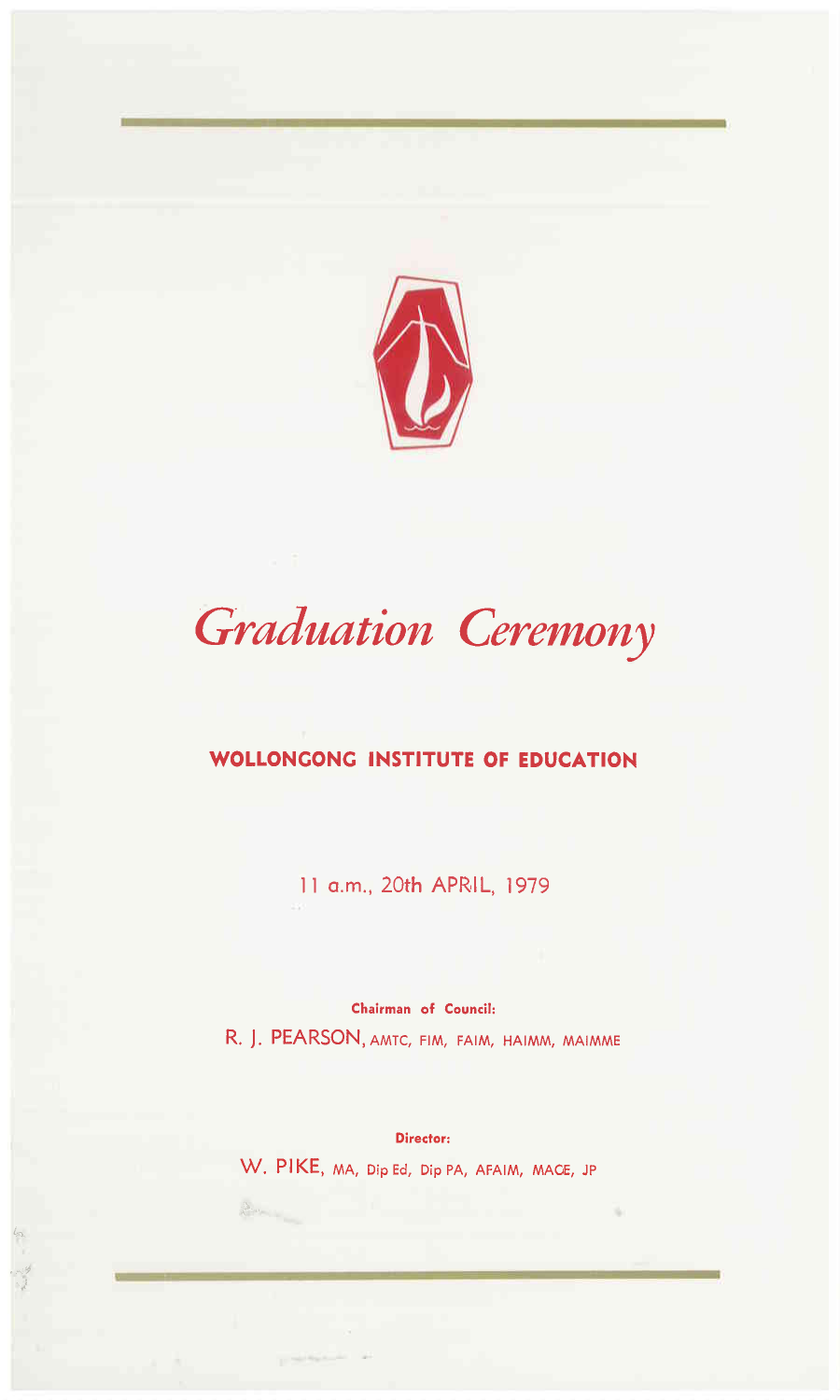# PROGRAMME

Fanfare

(congregation will stand) **ACADEMIC PROCESSION** 'God Save The Queen'

> The Chairman of Council Mr. R. I. PEARSON

Civic Address

The Right Worshipful the Lord Mayor of the City of Wollongong

### **ALDERMAN F. ARKELL**

# Occasional Address

**EMERITUS PROFESSOR L. M. BIRT** BAgrSc, BSc, PhD (Melb), DPhil (Oxon) VICE-CHANCELLOR, THE UNIVERSITY OF WOLLONGONG

> Vote of thanks: Mr. R. J. PASCOE President, Students Association Council

Conferring of Diplomas

Epilogue THE DIRECTOR

#### 'Advance Australia Fair'

Words and music by PETER DODDS McCORMICK ("AMICUS") (1834-1916)

Australia's sons, let us rejoice; For we are young and free; We've golden soil and wealth for toil Our home is girl by sea. Our land abounds in Nature's gifts Of beauty rich and rare; In hist'ry's page let ev'ry stage Advance Australia fair.

**CHORUS** In joyful strains then let us sing, "Advance Australia Fair".

Retiring Procession

OFFICIAL PARTY and ACADEMIC STAFF FOLLOWED by GRADUATES

**LUNCHEON ARRANGEMENTS:** From 1.15 p.m. onwards, a barbecue lunch will be served to ticket holders in the Canteen and adjacent grounds.

# **DIPLOMA IN TEACHING** PRIMARY EDUCATION

#### **AWARDED WITH DISTINCTION**

BURGIN, Robyn, Department of Education Prize for the best Graduating Student CARSELDINE, Glenis Mary CRANE, Vicki-Ann SHEATHER, Christine Robyn

AINGER, Paul Francis ALATZAS, Anne-Marie ALLEN, Carmel Joan ALLEN, Pamela Christine ANDERSON, Julie Anne ARMSTRONG, Janine Ray BARROW, Dianne Glenys I'rene BARTSCH ,Susan Louise BATAILLE, Barbara Joy BEEK, Caroline Margaretha BEHRINGER, Marc Frederick BENTLEY, Russell John **BERWICK, Mark Timothy** BIDDULPH, Debra Maree **BIRCHILL, Sue Michelle** BISHOP, Debra Dawn **BLACK, Helen Marguerite BLANCH, Sally-Ann BLAND, Marion Lucy** BLAND, Wayne Darrell **BODYCOTT, Peter Thomas ERADDOCK**, Sherylee Gai BROWN, Linda Jane **BROWN, Peter Leslie BRUCE, Gary Andrew** BUCHAN, Jeffrey l'an **BURDEN**, Debra Vera CAUSER, Belinda Ross CHADWICK, Jennifer Lee CHANNELL, Margaret CHAPMAN, David Ian Willis CHARTERS, Donna Joan CHIDGEY, Peter Keven CLARKE, Gregory Kevin CLAYPOLE, Christine Mary **COCHRANE, Lewis Harold** COCHRANE, Marisa **COLLINS, Peter Andrew** COOK, Janette Monica COSTA, Margaret COSTIGAN, Alan Vincent CRAIG, Shauna CROOKS, Noni Maree **CRYER, Janette Anne** DELANEY, Patricia DE ROOY, Sylvia DUNCAN, Jayne Linda EMERY, Alison Mary EVANS, Julie Elizabeth FAIRBAIRN, Adele Joy **FELLOWES, Jill** FERGUSON, David Kel FIELD, Janelle FISHER, Marian Jane FORD, Wendy Anne FORNACIARI, Maria-Lucia FRAGAR, Russell John FULLER, Kerrin Anne GACITUA, Eduardo Alfonso GALVIN, James David GARATO, Miriam GIBB, Anne Ellenor

ADAMSON, Roslyn Ann

#### **PRIMARY EDUCATION**

GILOGLEY, Rhonda Evelyn GLENN, Narelle Margaret GLYNN, Robyn Frances GOLDSMITH, Deborah Eileen Anne GOODWIN, Kevin Patrick GOSNELL, Penney Louise GRAY, Amanda GREEN, Dale Irene GREGORY, Robin Isabel HANDCOCK, Lesley Alison HANSON, Tracy Anne HARRIS, Margaret Joan HAYES, Louisa Rose HAZELL, Julie Robyn HEATH, Julie Edith HERRAMAN, Robert Gregory HOLBERT, Anne Maree HOPPO, Joanne HOWARD, Gregory John HUGHES, Vicki Lorene HURLEY, Susan Elizabeth HUTCHINS, Agnes JAMI'ESON, Sharon Gloria JENNER, Therese Ann JOHANSEN, Keri Lynne JOHNSON, Glenda Margot JOHNSTON, Ian Stanley JOHNSTON, Robyn Louise JONES, Phillip Leslie JONES, Rosslyn Mary JORDAN, Debbie Anne KEENE, Jennifer Anne KEITH, Jacqueline Lexie KELTON, Dianne Margaret KERNOT, Cindy Lisa KERRY, Phillip James KERSTHOLT, Carol Ann KEWLEY, Erica Dale KING, Jennifer Anne KNOFLACK, Joerg Rainer LAVIS, Robyn Lorraine LEAL, Roslyn LEE, Megan Vivienne LEONARD, Anne Maree LEWIS, Wendy Gai LOTTER, Jillian Elizabeth LOVEDAY, Rosemary Margaret McGOLDRICK, Terry John McGRATH, Catherine Therese McLEAN, Jean Lynette McMAHON, Gayle Therese McVEY, Kim Rosina MADDREN, Kathryn Elizabeth MARKWI'CK, Joanne Joy MISON, Jennifer Ruth MOORE, Paula Anne MOORE, Virginia Mary MORGAN, Mark Earle MORRIS, John Maxwell MORRIS, Penelope Anne MUNDAY, Timothy Bruce MURPHY, Ann Maree MURRAY, Vicki Kaye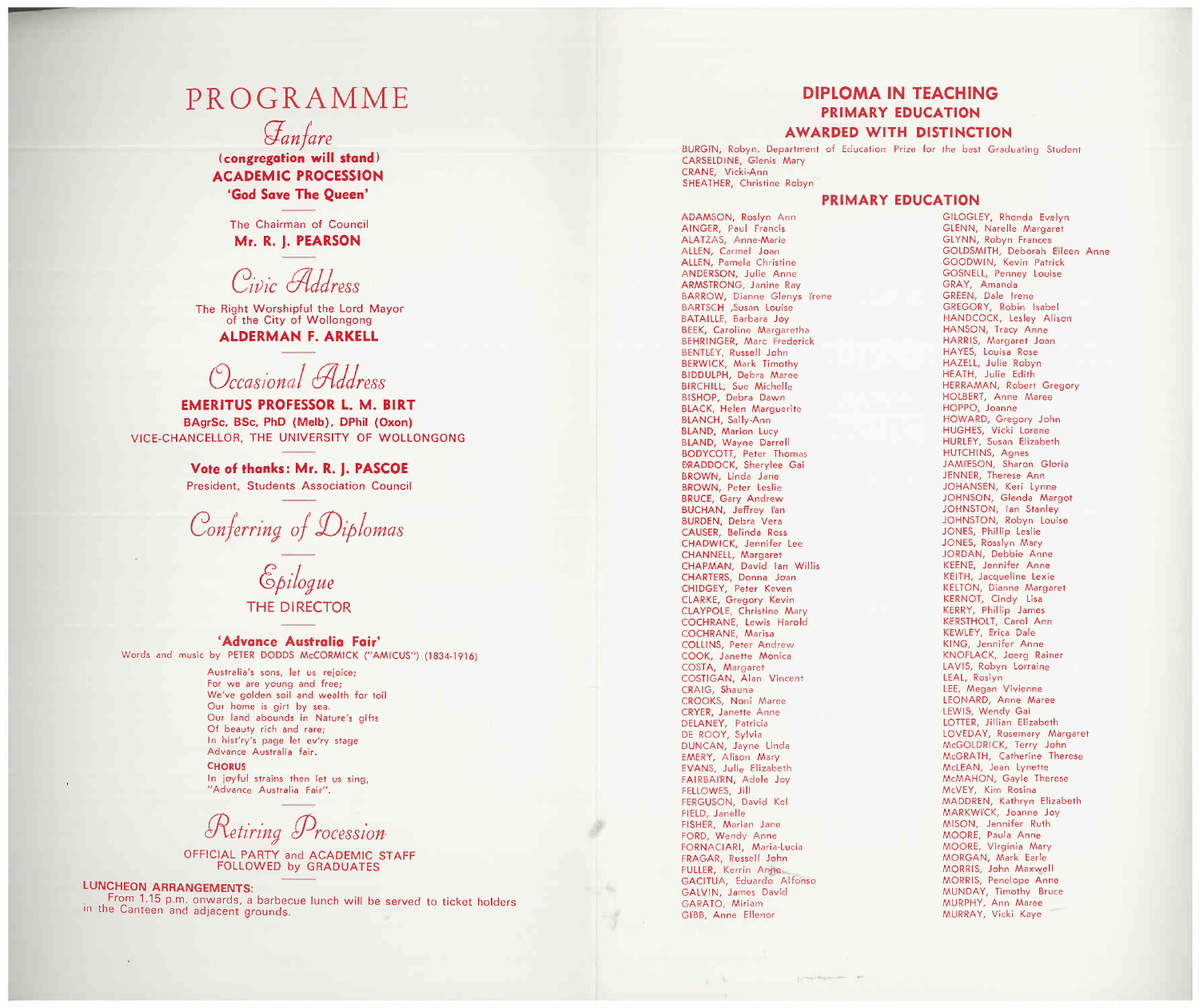NASCIMENTO, Jennifer Mary NIEBORAK, Julie Ann NUTTALL, Stephen Edward O'BREE, Mandy O'BRIEN, Gemma OUERALL, Robyn Margaret<br>PASTRO, Debra Anne<br>PENNIE, Sharon Maree PERRY, Deborah Joy<br>PETERS, Anne Frances<br>PETERS, June Eileen PETKOVICH, Mary Ann<br>PETTIFORD, Ian Richmond PHILIPSON, Anne PHILLIPS, Julie PHILLIPS, Rosalind Jane PHIPPS, Bronwyn Alice PICCIN, Ida Antonia PIPER, Debra Lillian POLAND, Sharon Faye PRIEST, Noel Clifford PRONK, June Hannah. Director's Prize for the Best Academic Record RATTENBURY, Dale Melvie REINERS, Maria Elizabeth<br>ROBSON, Keryl Maree ROSSER, Dianne Lesley RUZICKA, Gabriella<br>SAMMONS, Debra Clare SATTLER, Amanda Laura SAUNDERS, Britainea Leona<br>SAUNDERS, Beth Frances<br>SAWYER, Christine Elizabeth **SCHAFFER, Melitta Renate** SCOTT, Kerrie Ann<br>SERNIG, Ingrid Anita

SHELDON, Margaret Elizabeth SIMPSON, Anne-Maree<br>SIMPSON, Peter Gordon SIVELL, David John SMEDLEY, Kay Irene SMITH, Linda Gaye SPADA, Sonja Maree STANFORD, Roslyn Joyce<br>STENHOUSE, Rosemary Moya TELFORD, Mary Genevieve THOMAS, Michele Ann THOMPSON, Gregory Carlton TOLHURST, Robyn Ann TOMLIN, Peter Robert TREZONA, Susan Margaret TUCCIA, Amalia TUCKER, Kim Laurelle<br>TUREK, Catherine Mary VAN BOCKEL, Sylvia VANCE, John Gerard<br>VANCE, John Gerard<br>VOSSEN, Dorothy Anne WARD, Pamela<br>WARE, Merryn Christine WATKIN, Lynn Bronwyn WEBB, Annette<br>WEBB, Annette<br>WEULE, Lynette Margaret WHEELER, Garry WILKINSON, Margaret Frances WILLIAMS, Julie Faye<br>WILLIAMS, Noelene Gae WILSON, Susan Joy WORSLEY, Lee Ann **WORTHINGTON, Lesley Anne** YOUNG, Anita YOUNG, Gregory Davie

#### **PRIMARY EDUCATION ....**

#### **Completed by external studies**

ALLEN, Danny Arthur ANDERSON, Maree Jean ARMSTRONG, Elaine Frances<br>AUERSWALD, Judith Margaret **BAILEY, Sandra Noelene BARADINSKY, Irene Elizabeth** BARNES, Gweneth Maud<br>BARTLETT, Joan Patricia **BECK, Roberta** BODORKOS, Mary Lynne<br>BOOTH, Judith Dubrey<br>BOWLEY, Lynette Mary BOWMAN, Rhiannon BRADY, Cynthia Elizabeth BRAY, Susan Coralie BRAYAN, Janice Mary<br>BRODIE, Sherida Mary BURKE, Helen Rita<br>BVRON, Margaret Jane CARSON, Frances Katherine CHAMBERS, Joan Victoria COAD, Ronald William COLWELL, Denise Jean CRAFT, Lynnette Frances CROKER, Janet Michelle<br>CULLEN, Carmel Christine DALEY, Leonie Suzette<br>DAWSON, Darelyn Loloma<br>DEAN, Elizabeth Anne DELBRIDGE, Wendy Joy DENTON, Elena DERRICOTT, Geoffrey Charles<br>DUCK, Jennifer Joan

**EADES, Valerie Jeanette**<br>EDSER, Richard Ernest FINCH, Madeleine Mary FISHER, John Rothwell<br>GAMBLE, Patricia GARVEN, Kay Annette<br>GARVEN, Kay Annette<br>GEOGHEGAN, Cheryl Anne GIBSON, Janice Irene GIRDLESTONE, Pamela Narelle GRAHAM, Marion Fay GRIGGS, Kerry Leigh GRONO, Rhonda Lesley HARRIS, Juanita Eveline<br>HEALEY, Patricia Anne<br>HERDEN, Anne Therese HERRING, Lynette Anne HESTELOW, Cynthia May HICKS, Carole Fay HICKS, Miranda Corry HOLMES, Helen May<br>HORNIG, Joan Lillian JACKSON, Clare JAMES, Marion JARMAN, Lynn JEFFERY, Rosslyn Grae JOHNSON, Helen<br>JOHNSON, Jean Margaret JUSTICE, Nanette Joyce KEENE, Roslyn Grace<br>KEMP, Alison May KENNY, Anne Elizabeth<br>KINGSLAND, Vicki Ellen KI'NSELA, Rhonda Elsie